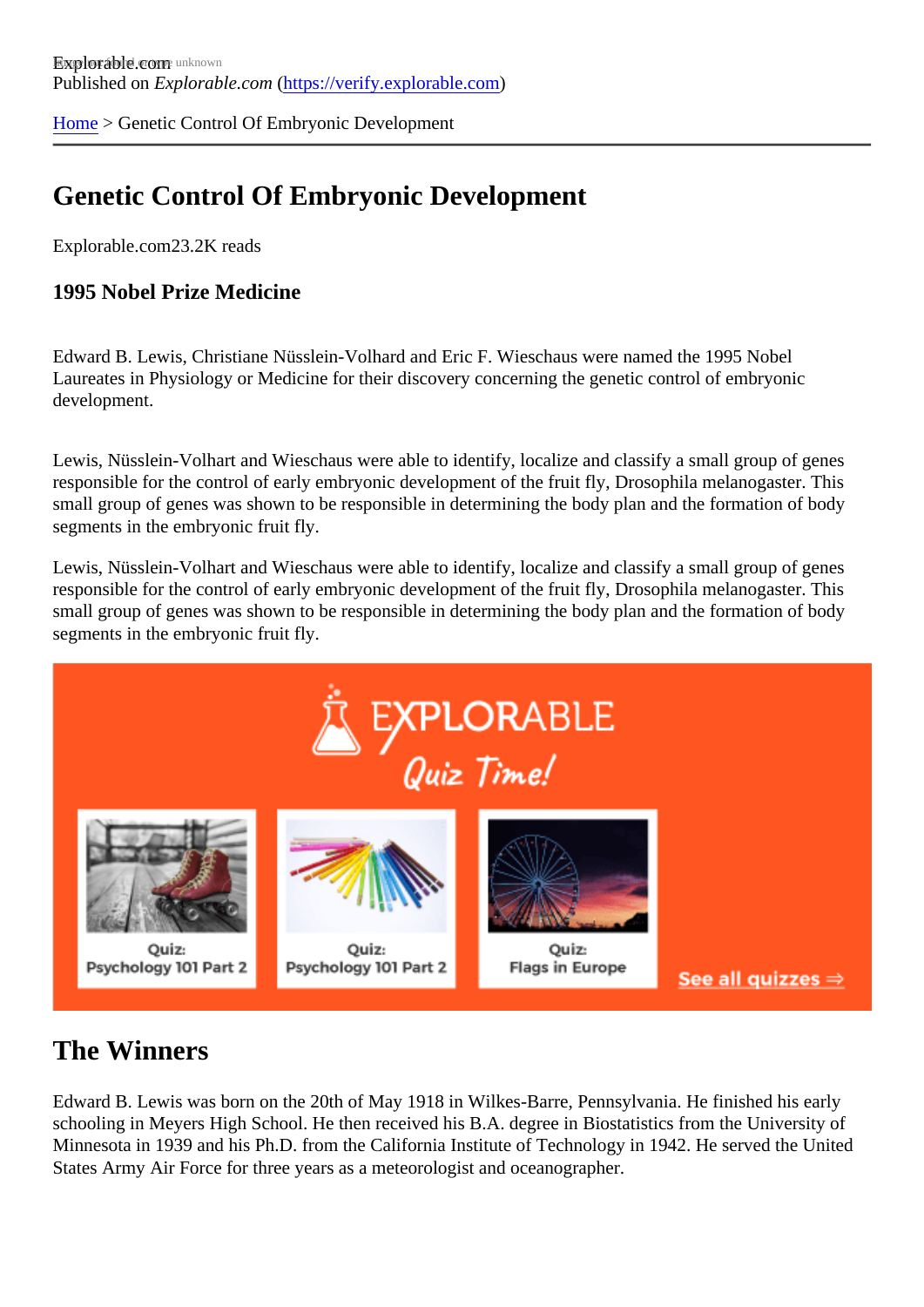Lewis joined the Caltech faculty in 1946, appointed professor of Biology in 1956, and named Thomas Hunt Morgan professor of Biology in 1966. He received multiple awards including Gairdner Foundation International award in 1987, Wolf Foundation prize in medicine in 1989, Rosenstiel award in 1990, Albert Lasker Basic Medical Research Award in 1991, and Louisa Gross Horwitz prize in 1992. Most of his famous researches contributed a lot to the field of developmental genetics. He died on the 21st of July 2004.

Christiane Nüsslein-Volhard was born on the 20th of October 1942 in Magdeburg, Germany. She earned multiple degrees: biology, physics, and chemistry from Johann Wolfgang Goethe University in 1964. She then received her diploma in biochemistry from Eberhard Karls University in 1968.

In 1973 Nüsslein-Volhard earned her Ph.D. in biology and genetics from the University of Tübingen. She then received her first independent research position at the European Molecular Biology Laboratory in Heidelberg, Germany. She got acquainted with Eric F. Wieschaus who was also finishing his training. Because of their common interest in Drosophila, Nüsslein-Volhard and Wieschaus decided to work together to find out the mechanisms behind genetic control of embryonic development, such a challenging task for two newcomers in the field of developmental genetics. Eric F. Wieschaus was born on the 8th of June 1947 in South Bend, Indiana. He then enrolled at the University of Notre Dame for college. In his sophomore year at Notre Dame, he needed money and found a job preparing fly food in a Drosophila laboratory run by Professor Harvey Bender. In Bender's lab, he encountered his first fruit flies and learned basic genetics. He graduated magna cum laude with his bachelor's degree in biology from the University of Notre Dame in 1969 and his doctorate from Yale in 1974. His doctoral dissertation involved using genetic methods to label the progeny of single cells in fly embryos.

In 1978, Wieschaus moved to his first independent job at the European Molecular Biology Laboratory in Heidelberg. This gave him a chance to work with Christiane (Janni) Nüsslein-Volhard on the embryologic development of fruit flies. He then became an assistant professor of biology in Princeton University in 1981, associate professor of biology in 1983 and a professor in Princeton University in the year 1987.

## **The Discovery**

Nüsslein-Volhard and Wieschaus started their research in the late 1970's. The pair wanted to find out how the newly fertilized Drosophila egg developed into a segmented embryo. They opted to use the fruit fly Drosophila melanogaster as their experimental system due to its extremely rapid embryologic development. The fruit fly only needs nine days to undergo complete development and they only have one set of genes that control development compared to the four sets that humans possess.Their main goal was to isolate specific genes that are responsible for the embryo's early development. Their first step was to damage the male flies' DNA. Then, they "knocked out" one gene from the fly and bred generations of fruit flies without this particular gene. By the use of this method, they were able to isolate particular genes and observe its effects on future mating. After which, these male flies mated with normal female flies which often produced dead and mutated fly embryos.

After testing approximately 20000 fly genes, they found 150 genes that were essential in the genetic control of embryonic development. Out of that 150, they found 15 genes that, if mutated, would cause defects in fruit fly segmentation. They even went further, classifying these genes into groups based on their effects on segmentation. First, gap genes control the body plan along the head-tail axis. Loss of gap gene results in a reduced number of body segments. Second, pair rule genes affect every second body segment. Loss of this gene known as "even-skipped" will result in an embryo consisting only of odd numbered segments. Lastly, segment polarity genes affect the head-to-tail polarity of individual segments.

On a completely separate laboratory, Lewis was conducting an independent research on the reasons behind the most common mutation in Drosophila, the development of an extra pair of wings instead of halters, the